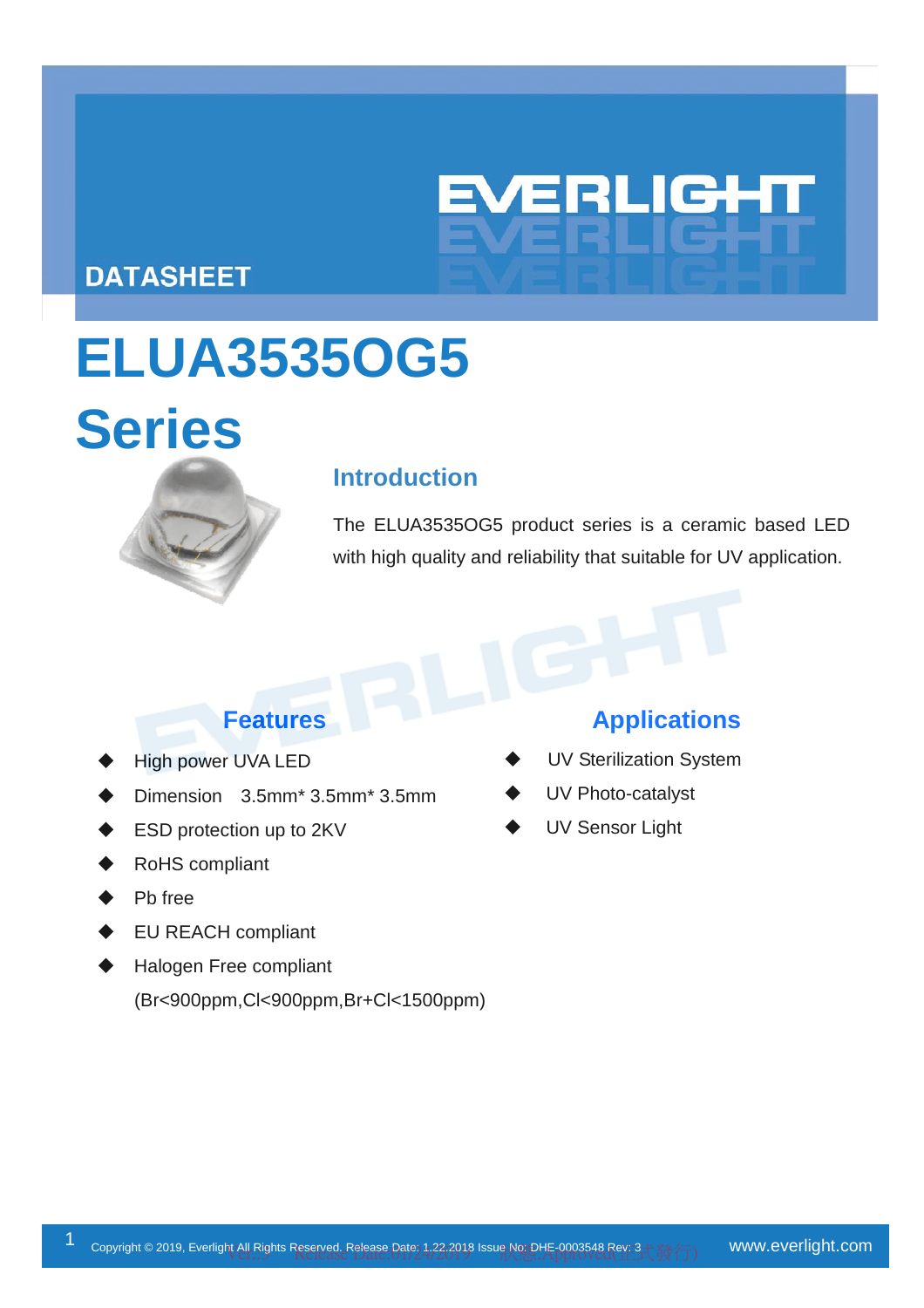

## **Product Nomenclature**

# **ELUA3535OG5-PXXXXYY3240500-VD1M**

 $EL = Everlight$  $UA = UVA$ 3535 = 3.5mm x 3.5mm Package  $O =$  Package Material: Al<sub>2</sub>O<sub>3</sub> G = Coating: Ag  $5 =$  Angle:  $50^\circ$ P = Peak Wavelength  $XXX = Wavelength Range_{[1]}$  $YY =$  Minimum Radiant Flux Spec  $_{[2]}$ 3240 = Forward Voltage Spec: 3.2~4.0V 500 = Forward Current: 500mA V = Chip Type: Vertical D = Chip Size: 45mil  $1 =$ Chip QTY: 1 chip M = Process Type: Molding

#### **Notes:**

1. Wavelength Range

| $\tilde{\phantom{a}}$<br>$\tilde{\phantom{a}}$<br><b>Symbol</b> | <b>Description</b> |
|-----------------------------------------------------------------|--------------------|
| 6070                                                            | 360~370nm          |
| 8090                                                            | 380~390nm          |
| 9000                                                            | 390~400nm          |
| 0010                                                            | 400~410nm          |

#### 2. Minimum Radiant Flux Spec

| Svmho           | <b>Description</b> |
|-----------------|--------------------|
| $\overline{14}$ | 900mW              |
| רו<br>◡▵        | 1000mW             |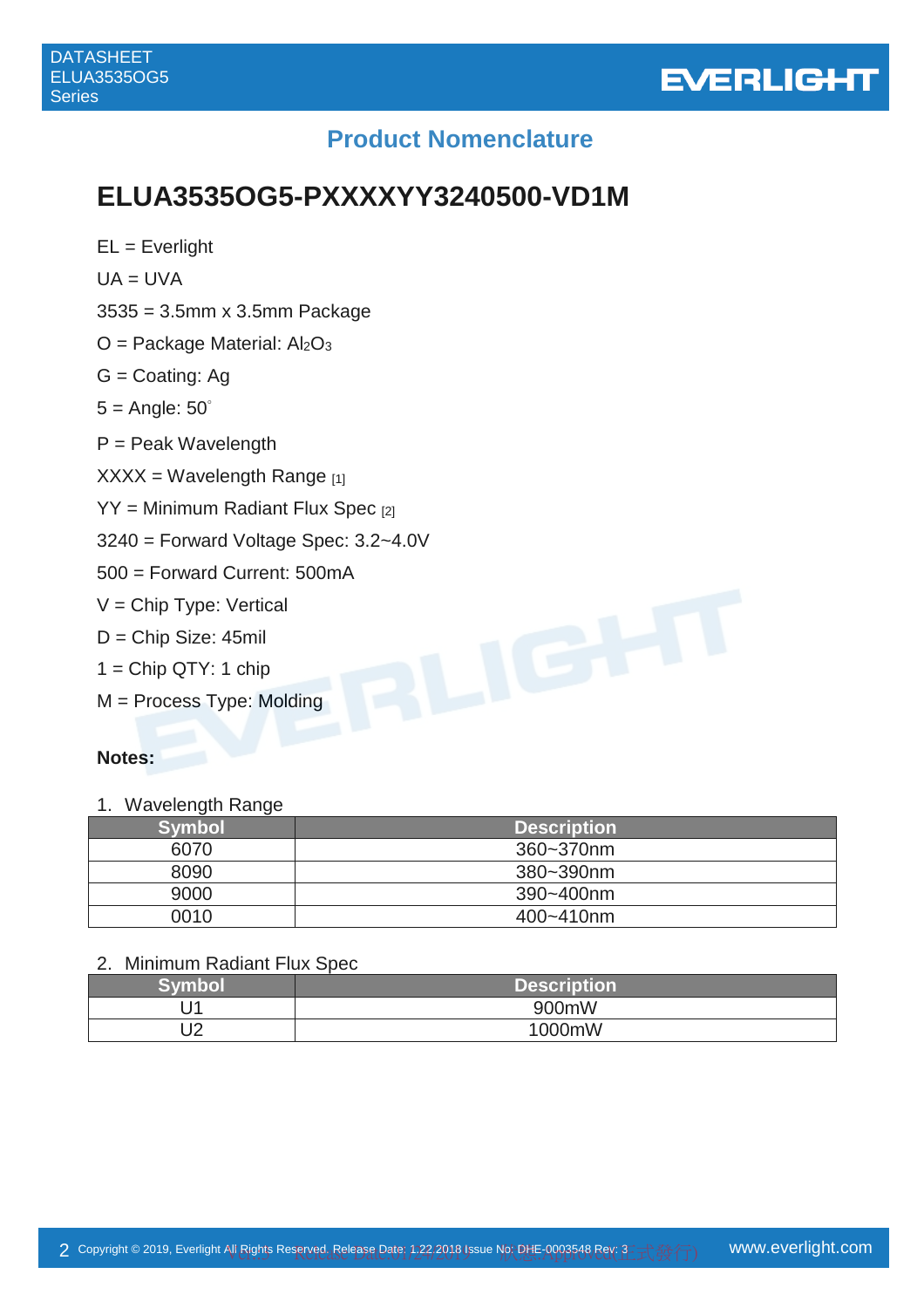# **Absolute Maximum Ratings**

| <b>Parameter</b>                                            | <b>Symbol</b>               | <b>Ratings</b> | <b>Unit</b>     |
|-------------------------------------------------------------|-----------------------------|----------------|-----------------|
| Max. DC Forward Current (mA)<br>(For 385nm · 395nm · 405nm) | IF                          | 1000           | mA              |
| Max. DC Forward Current (mA) (Only 365nm)                   | I۴                          | 700            | mA              |
| Max. ESD Resistance                                         | V <sub>B</sub>              | 2000           | V               |
| <b>Thermal Resistance</b>                                   | $R_{th}$                    | 4              | °C/W            |
| <b>Max. Junction Temperature</b>                            | Тı                          | 105            | $\rm ^{\circ}C$ |
| <b>Operating Temperature</b>                                | $\mathsf{T}_{\mathsf{Opt}}$ | $-10 - +100$   | $^{\circ}C$     |
| Storage Temperature                                         | $\mathsf{T}_{\mathsf{Stg}}$ | $-40 - +100$   | $^{\circ}C$     |

# **PN of the ELUA3535OG5 series: UVA LEDs**

| <b>Color</b>       | Order Code of ELUA3535OG5       | <b>Forward</b><br>Current<br>(mA) | <b>Minimum</b><br><b>Radiant</b><br><b>Flux</b><br>(mW) | Peak<br>Wavelength<br>(nm) | Forward<br><b>Voltage</b><br>(V) |
|--------------------|---------------------------------|-----------------------------------|---------------------------------------------------------|----------------------------|----------------------------------|
|                    | ELUA3535OG5-P6070U13240500-VD1M | 500                               | 900                                                     | $360 - 370$                | $3.2 - 4.0$                      |
| <b>Ultraviolet</b> | ELUA3535OG5-P8090U23240500-VD1M | 500                               | 1000                                                    | $380 - 390$                | $3.2 - 4.0$                      |
|                    | ELUA3535OG5-P9000U23240500-VD1M | 500                               | 1000                                                    | $390 - 400$                | $3.2 - 4.0$                      |
|                    | ELUA3535OG5-P0010U23240500-VD1M | 500                               | 1000                                                    | 400~410                    | $3.2 - 4.0$                      |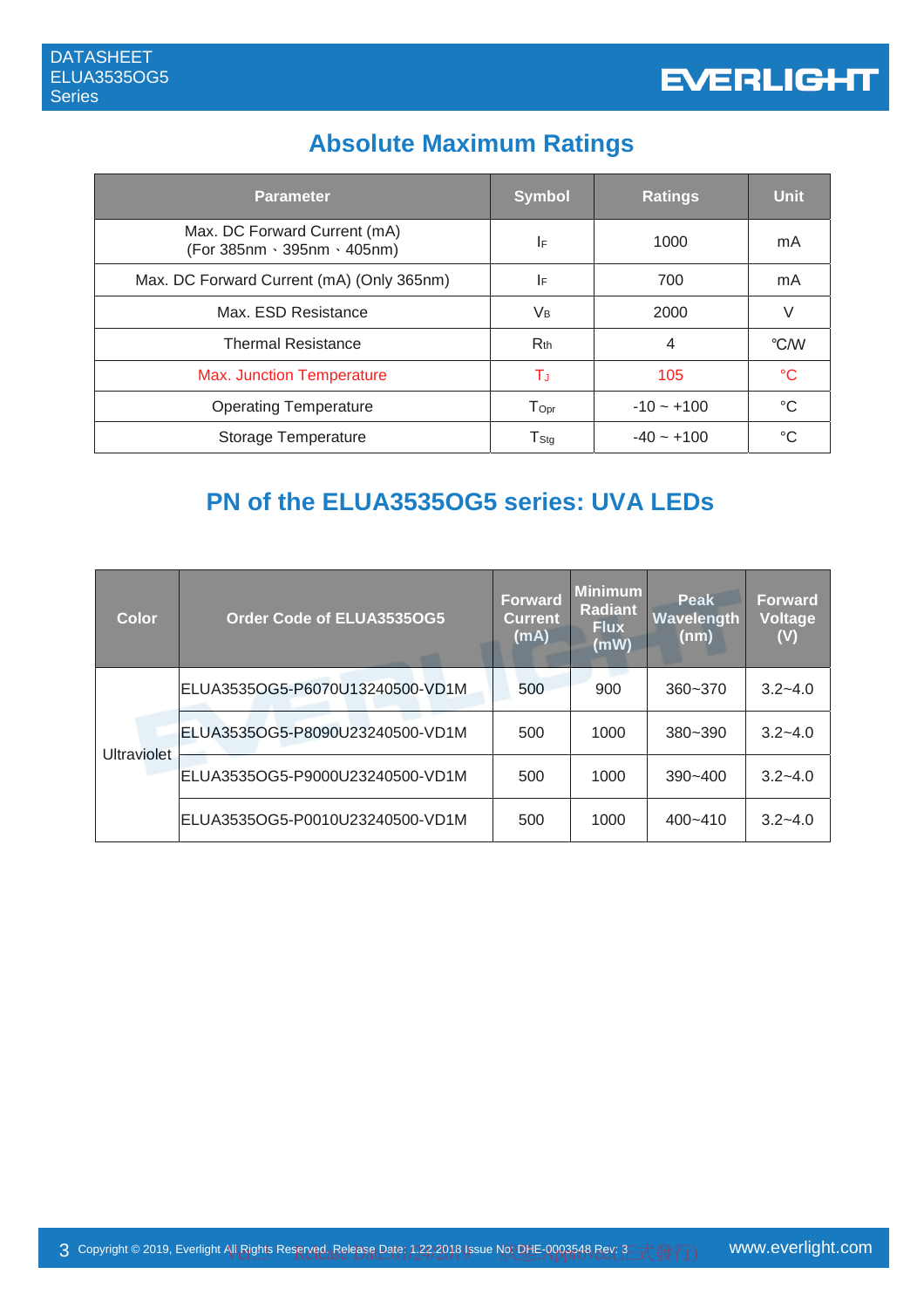

# **Product Binning**

**Radiant Flux Bins** 

| <b>Bin Code</b> | <b>Minimum</b><br><b>Radiant Flux (mW)</b> | <b>Maximum</b><br><b>Radiant Flux (mW)</b> |
|-----------------|--------------------------------------------|--------------------------------------------|
| 11 ،            | 900                                        | 1000                                       |
| U2              | 1000                                       | 1100                                       |
| U3              | 1100                                       | 1200                                       |
| U4              | 1200                                       | 1300                                       |
| U5              | 1300                                       | 1400                                       |
| J6              | 1400                                       | 1500                                       |

#### **Notes:**

- 1. Radiant flux measurement tolerance: ±10%.
- 2. Forward voltage bins are defined at I*F*=500mA operation.

## **Peak Wavelength Bins**

| <b>Group</b> | <b>Bin</b> | Minimum Peak<br><b>Wavelength (nm)</b> | Maximum Peak<br><b>Wavelength (nm)</b> |
|--------------|------------|----------------------------------------|----------------------------------------|
|              | 36         | 360                                    | 370                                    |
|              | 38         | 380                                    | 390                                    |
|              | 39         | 390                                    | 400                                    |
|              |            | 400                                    | 410                                    |

#### **Notes:**

1. Peak Wavelength measurement tolerance: ±1nm.

2. Forward voltage bins are defined at I<sub>F</sub>=500mA operation.

## **Forward Voltage Bins**

| <b>Bin</b> | Minimum Forward<br>Voltage (V) | <b>Maximum Forward</b><br><b>Voltage (V)</b> |
|------------|--------------------------------|----------------------------------------------|
| 3234       | 3.2                            | 3.4                                          |
| 3436       | 3.4                            | 3.6                                          |
| 3638       | 3.6                            | 3.8                                          |
| 3840       | 3 R                            |                                              |

#### **Notes:**

- 1. Forward voltage measurement tolerance: ±2%.
- 2. Forward voltage bins are defined at I<sub>F</sub>=500mA operation.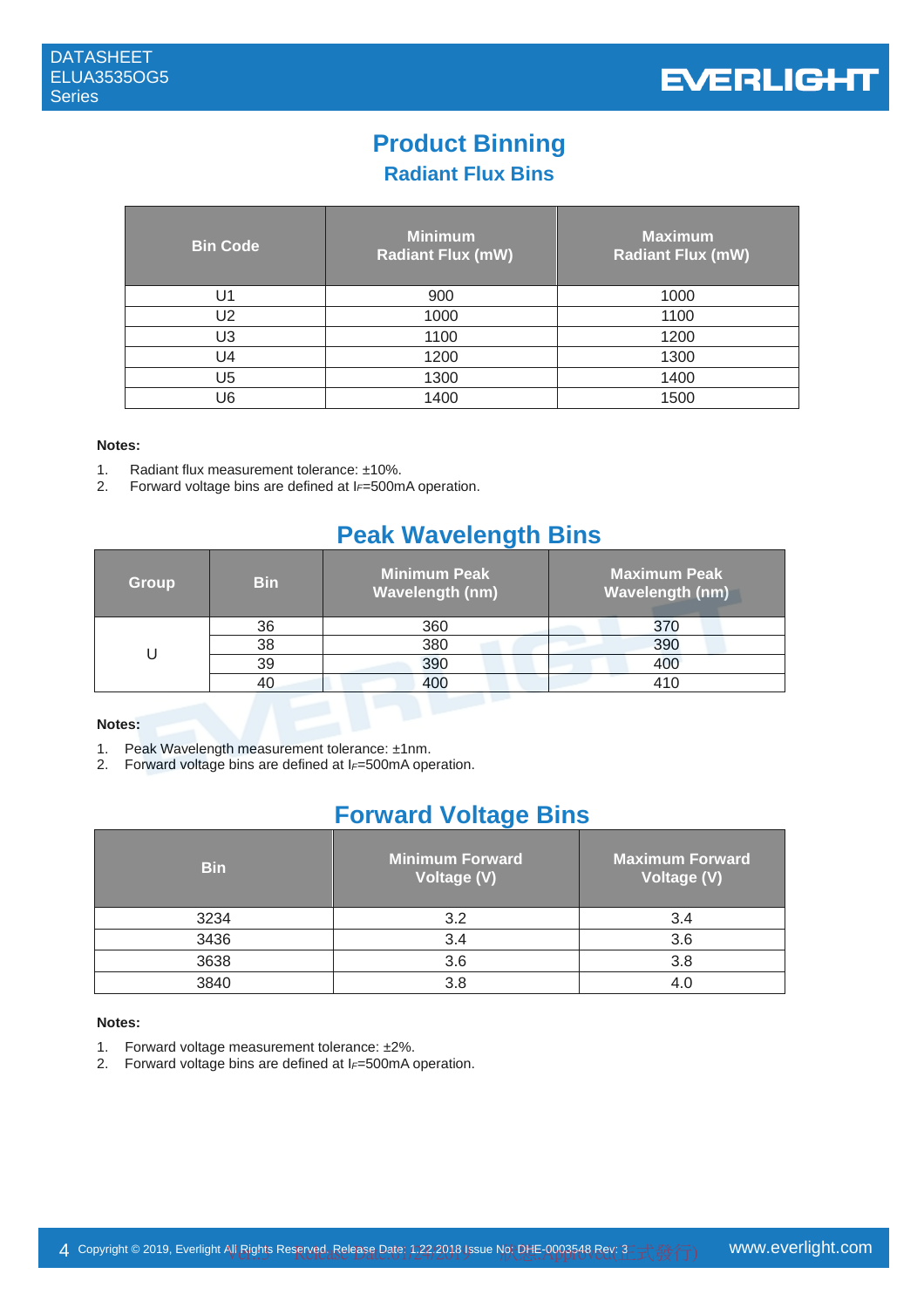

## **Mechanical Dimension**



**1.** Dimensions are in millimeters.

**2.** Tolerances unless mentioned are ± 0.1mm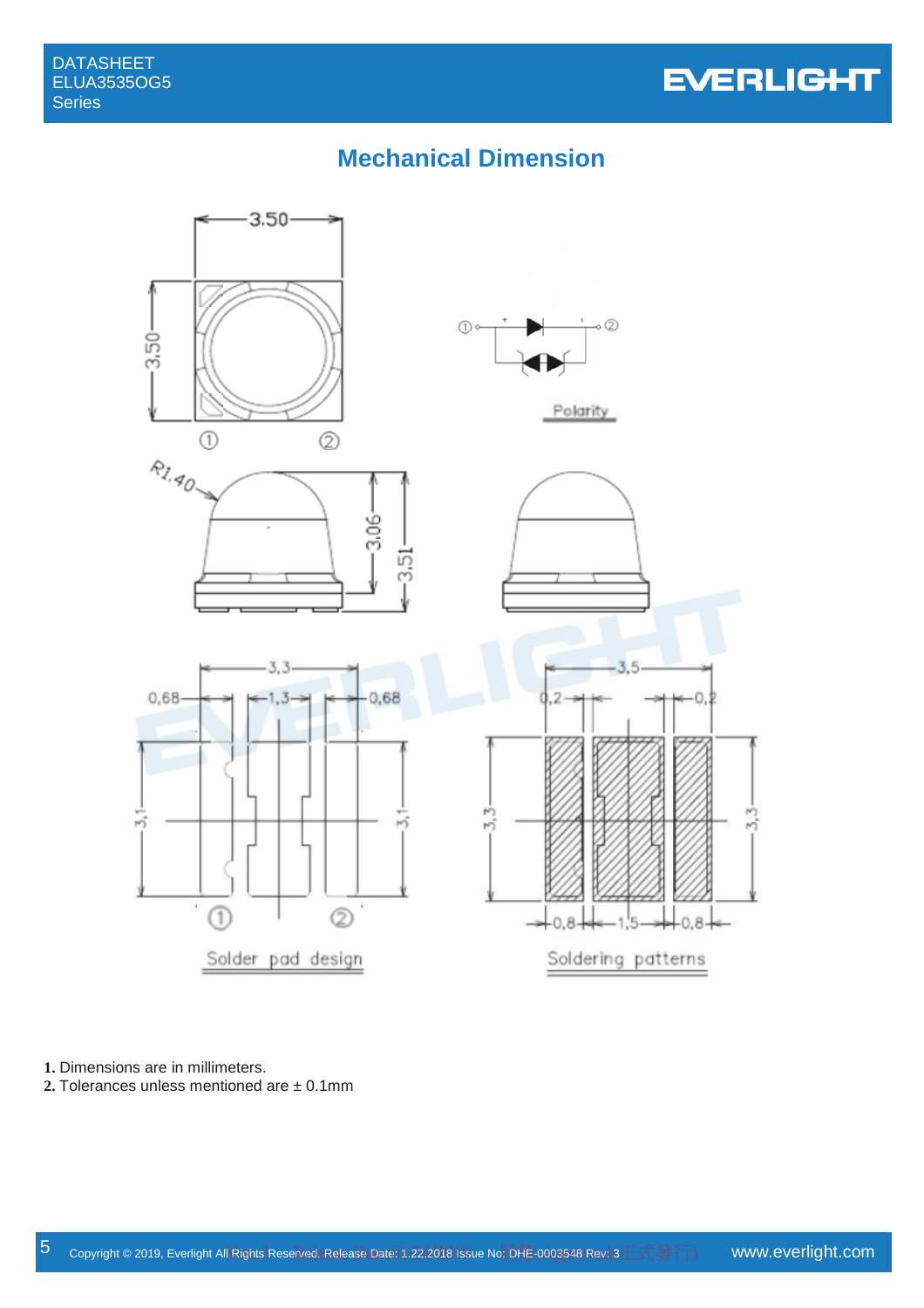

# **Pad Configuration**



**BOTTOM VIEW** 



**TOP VIEW** 

| <b>PAD</b> | <b>FUNCTION</b> |
|------------|-----------------|
|            | ANODE           |
|            | CATHODE         |
|            | THERMAL PAD     |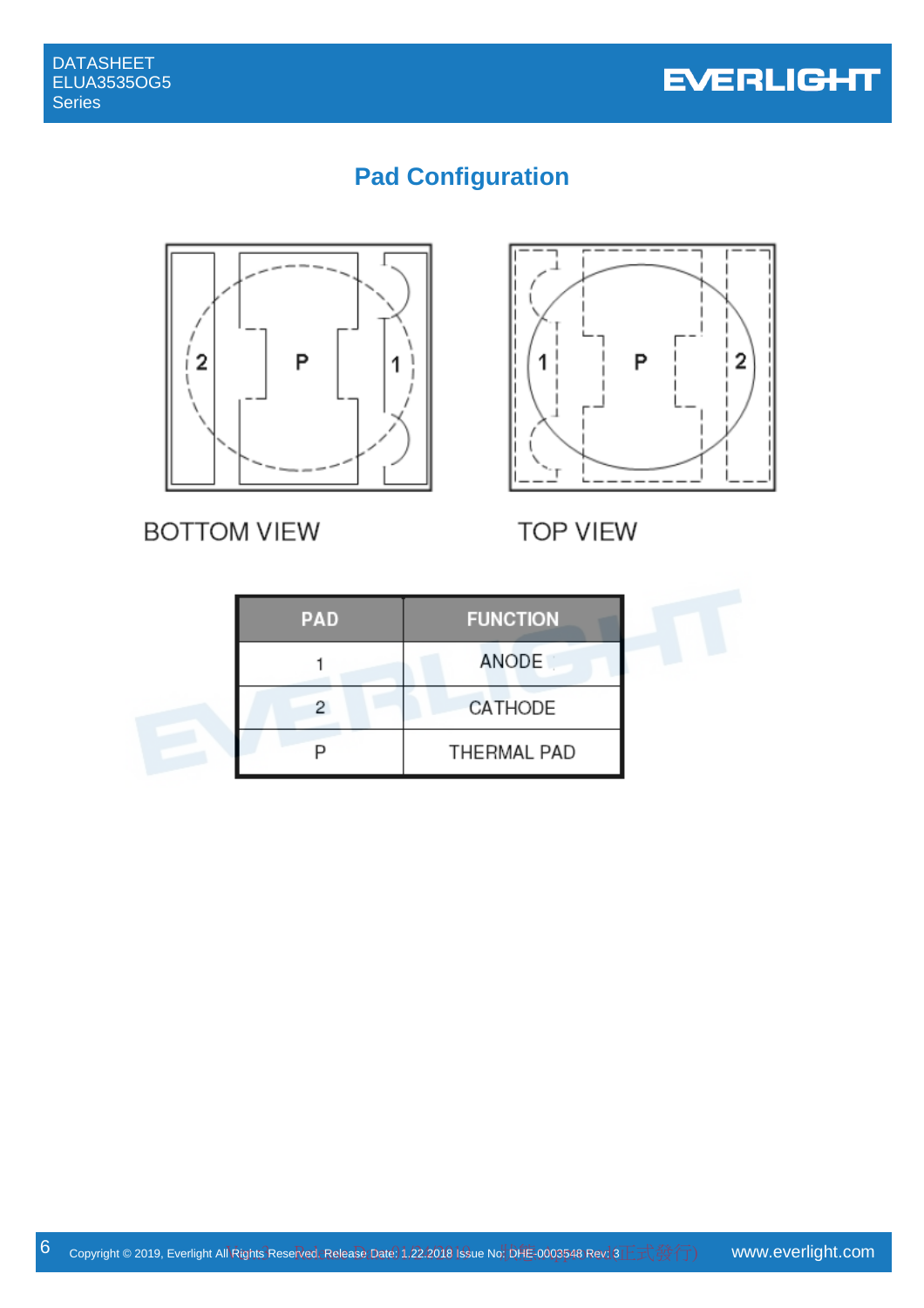

# **Reflow Soldering Characteristics**

#### **For Reflow Process**

- a. ELUA series are suitable for SMT processes.
- b. Curing of glue in oven must be according to standard operation flow processes.



| <b>Profile Feature</b>      | <b>Lead Free Assembly</b> |
|-----------------------------|---------------------------|
| Ramp-Up Rate                | $2-3$ °C/S                |
| <b>Preheat Temperature</b>  | 150-200 °C                |
| Preheat Time $(tS)$         | 60-120 S                  |
| Liquid Temperature $(T_L)$  | $217^{\circ}$ C           |
| Time maintained above $T_L$ | 60-90 S                   |
| Peak Temperature $(T_P)$    | 240 <sup>+5</sup> °C      |
| Peak Time $(t_P)$           | $Max$ 20 S                |
| <b>Ramp-Down Rate</b>       | $3-5$ °C/S                |

- c. Reflow soldering should not be done more than twice.
- d. In soldering process, stress on the LEDs during heating should be avoided.
- e. After soldering, do not bend the circuit board.

# **Typical Characteristics Curves**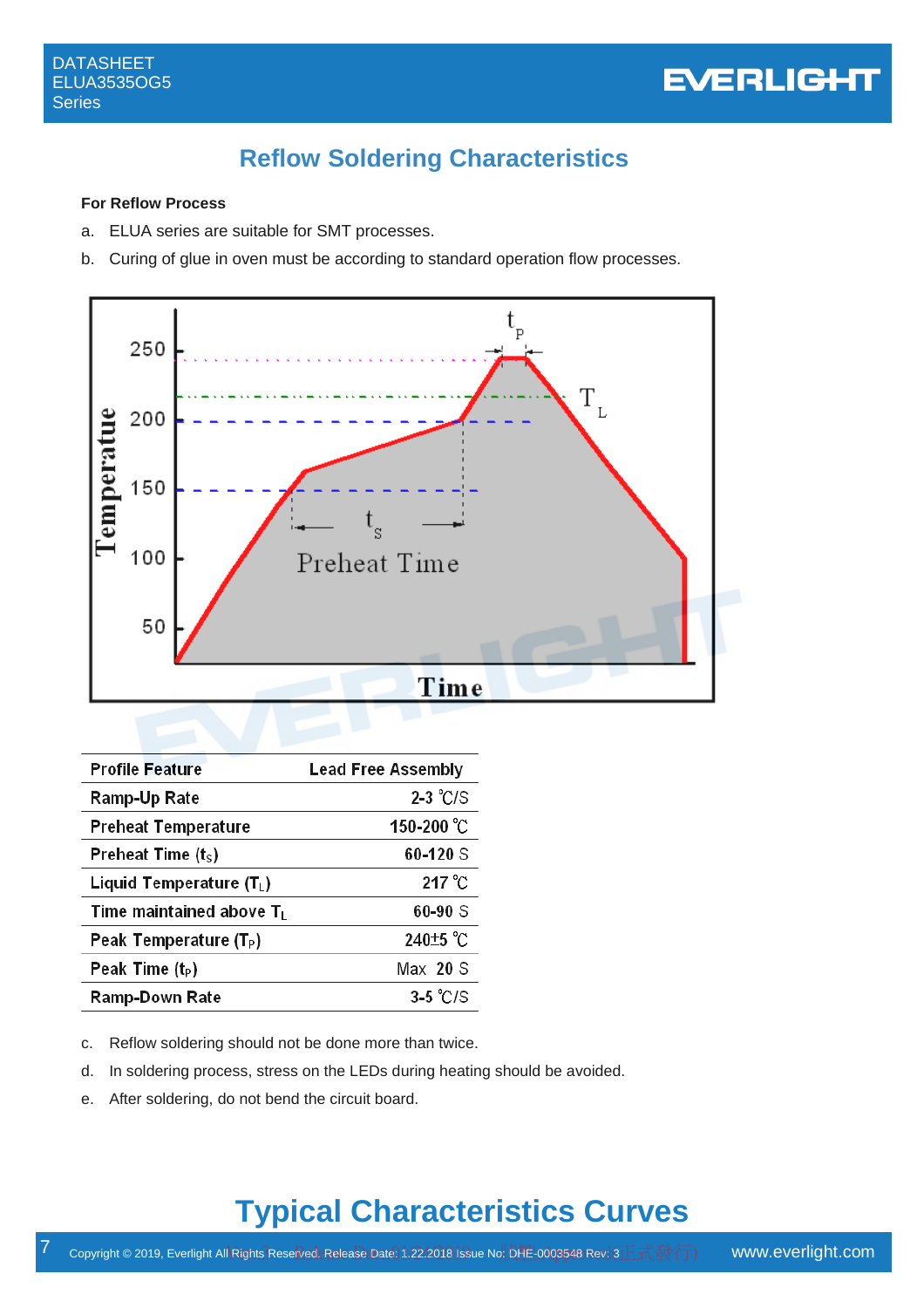

## **Spectrum @ Thermal Pad Temperature = 25**℃



## **Relative Radiant Flux vs. Forward Current @ Thermal Pad Temperature = 25**℃



## **Peak Wavelength vs. Forward Current**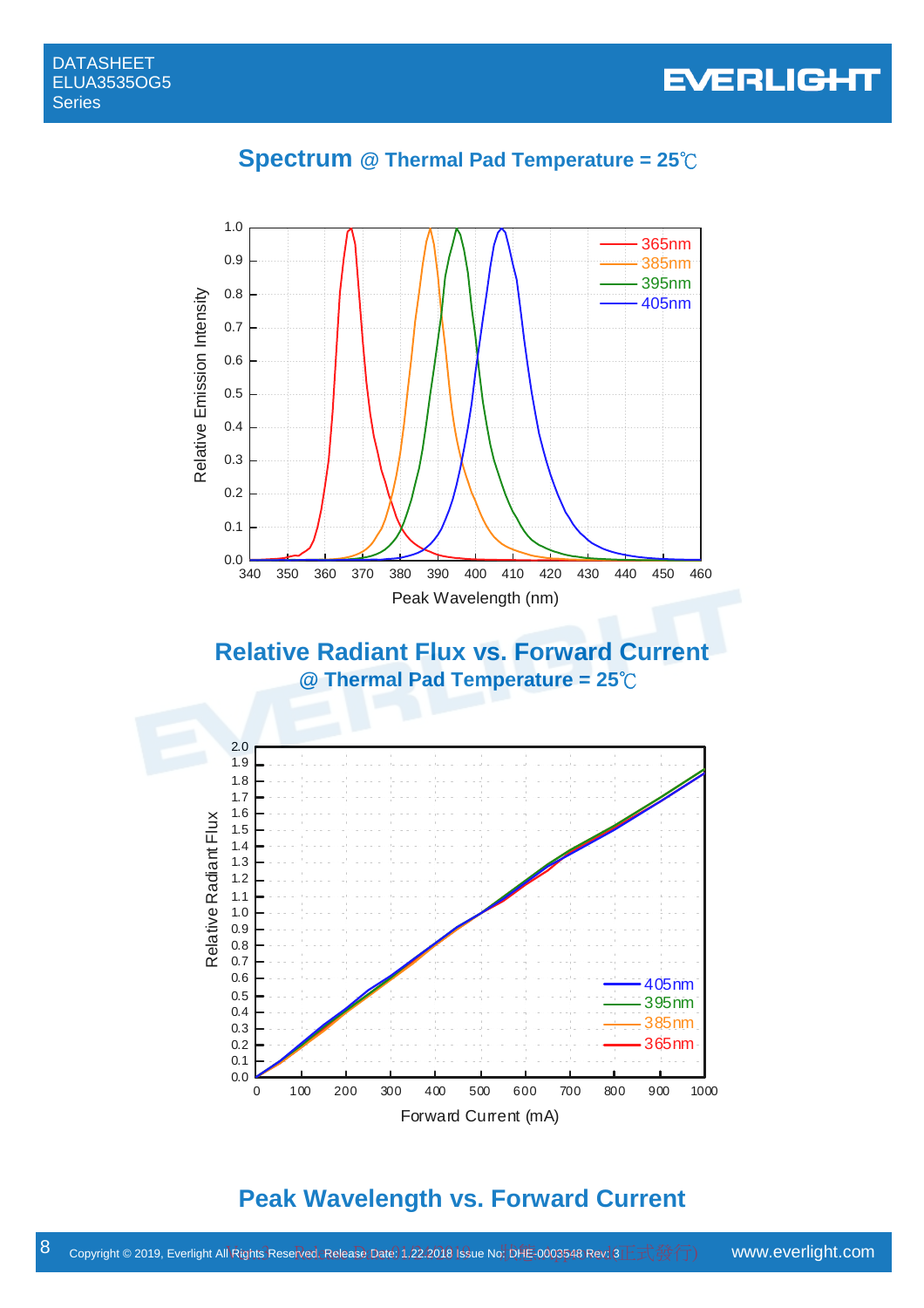## **@ Thermal Pad Temperature = 25**℃



# **Relative Radiant Flux vs. Ambient Temperature**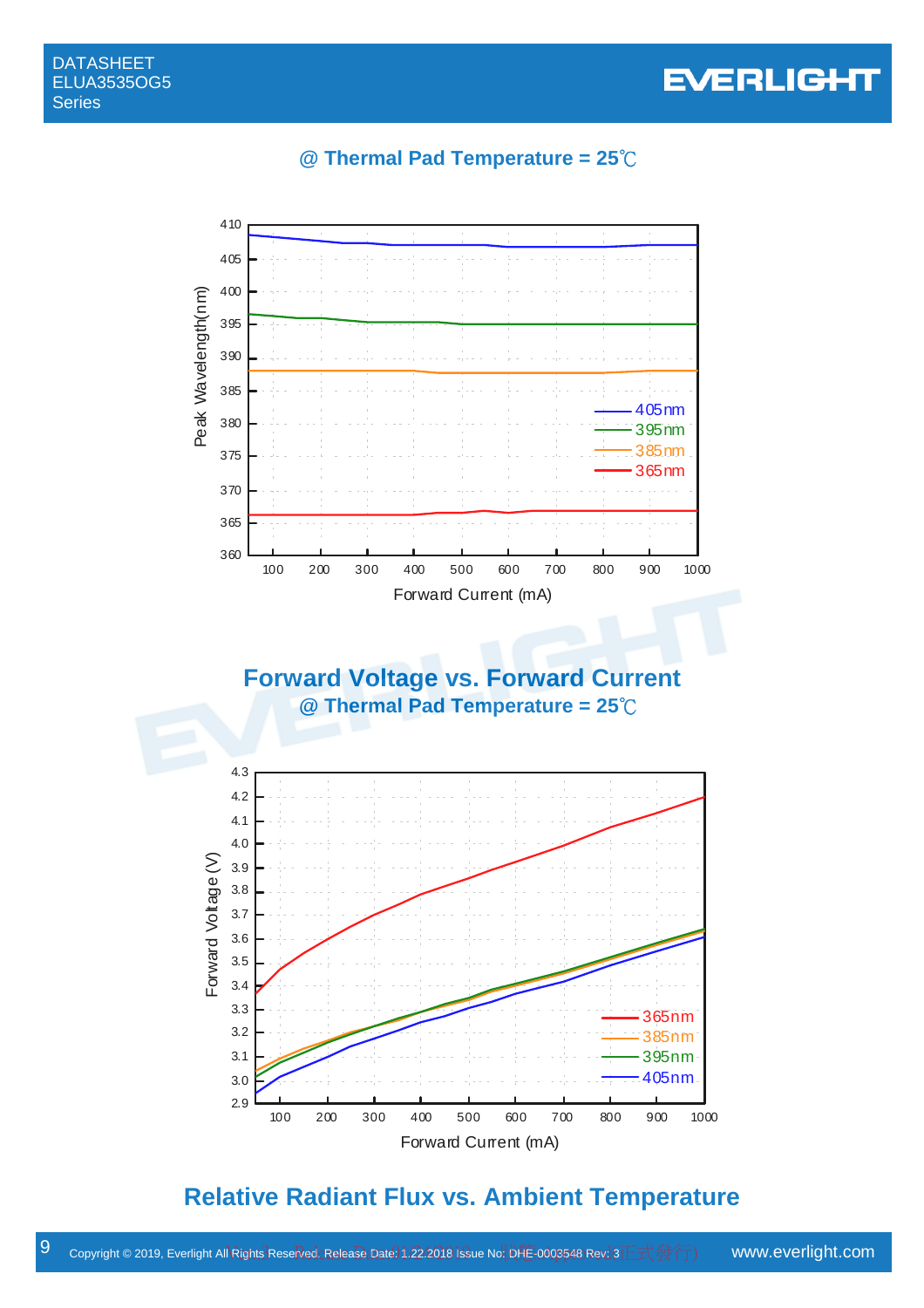# **EVERLIGHT**

#### **@ Forward Current = 500mA**



## **Peak Wavelength vs. Ambient Temperature @ Forward Current = 500mA**



## **Forward Voltage vs. Ambient Temperature**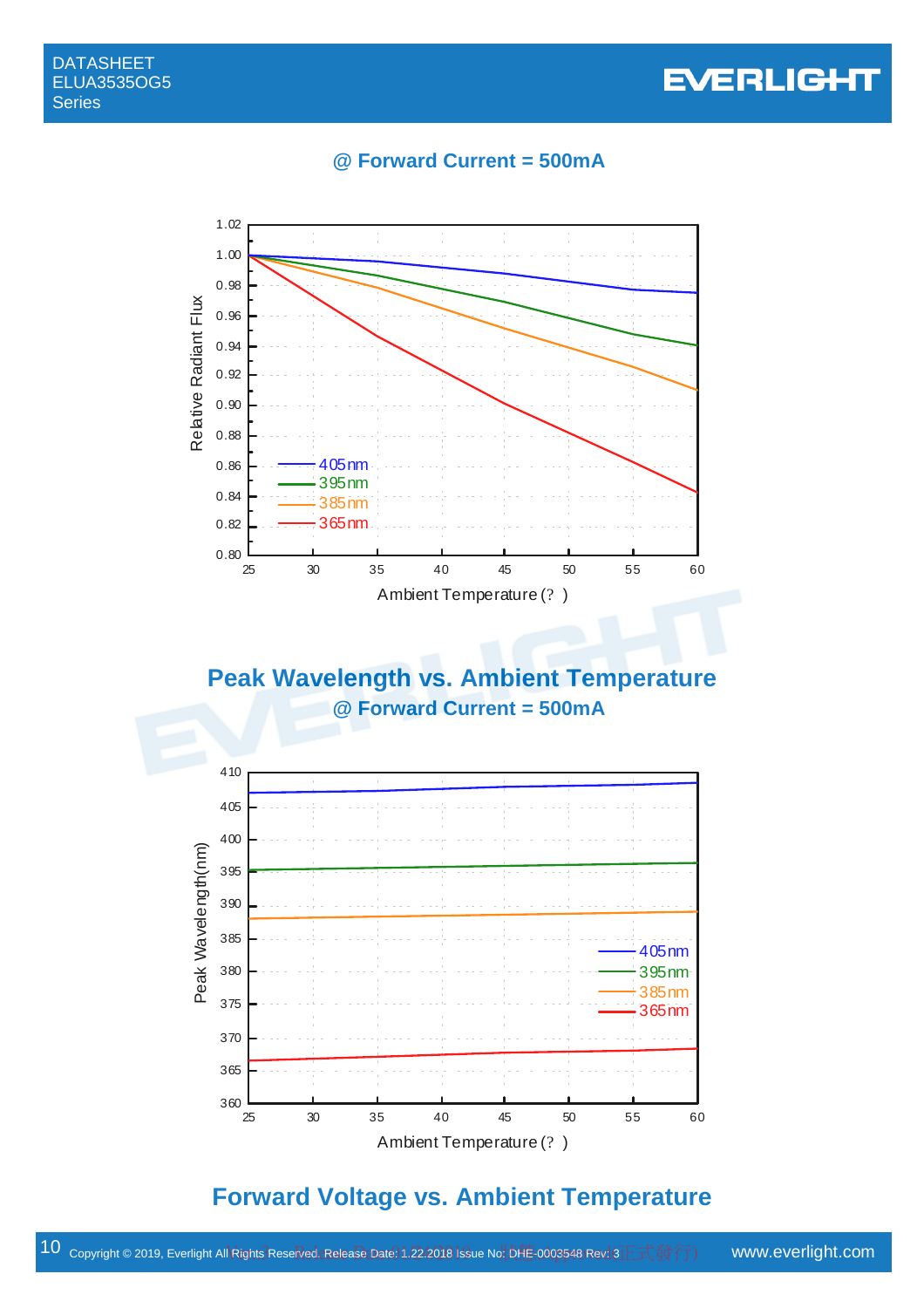

#### **@ Forward Current = 500mA**



## **Typical Radiation Patterns**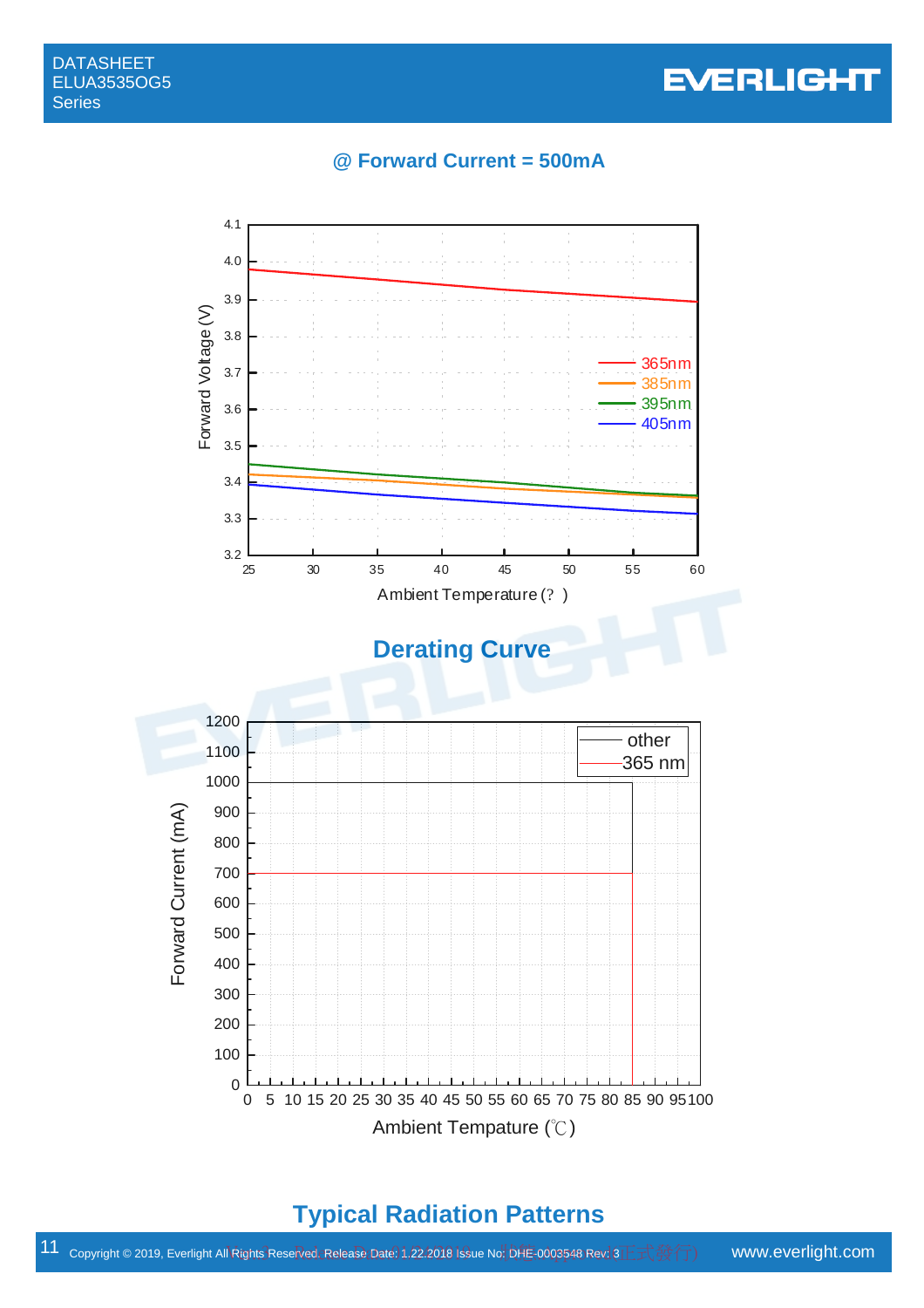#### **Typical Diagram Characteristics of Radiation for ELUA3535OG5**



#### **Notes:**

- 1.  $2\theta_{1/2}$  is the off axis angle from lamp centerline where the luminous intensity is 1/2 of the peak value.
- 2. View angle tolerance is  $\pm 5^\circ$ .

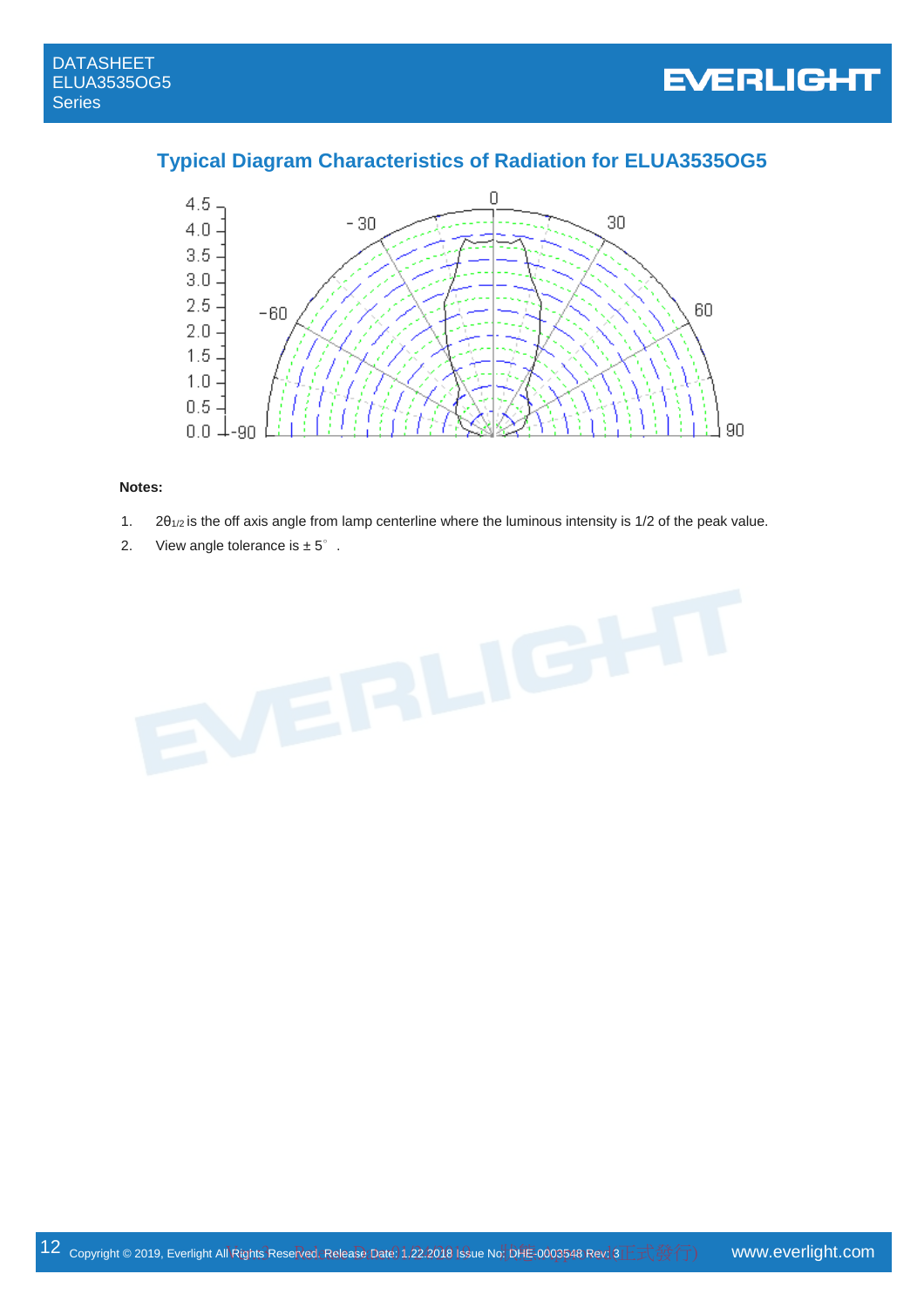

## **Emitter Tape Packaging**

#### C**arrier Tape Dimensions as the following:**

#### **Reel: 400pcs**



#### **Notes:**

1. Tolerance unless mentioned is  $\pm 0.1$ mm; Unit = mm

2. Packing amount is 100/200/300/400 pcs per reel

## **Moisture Resistant Packaging**

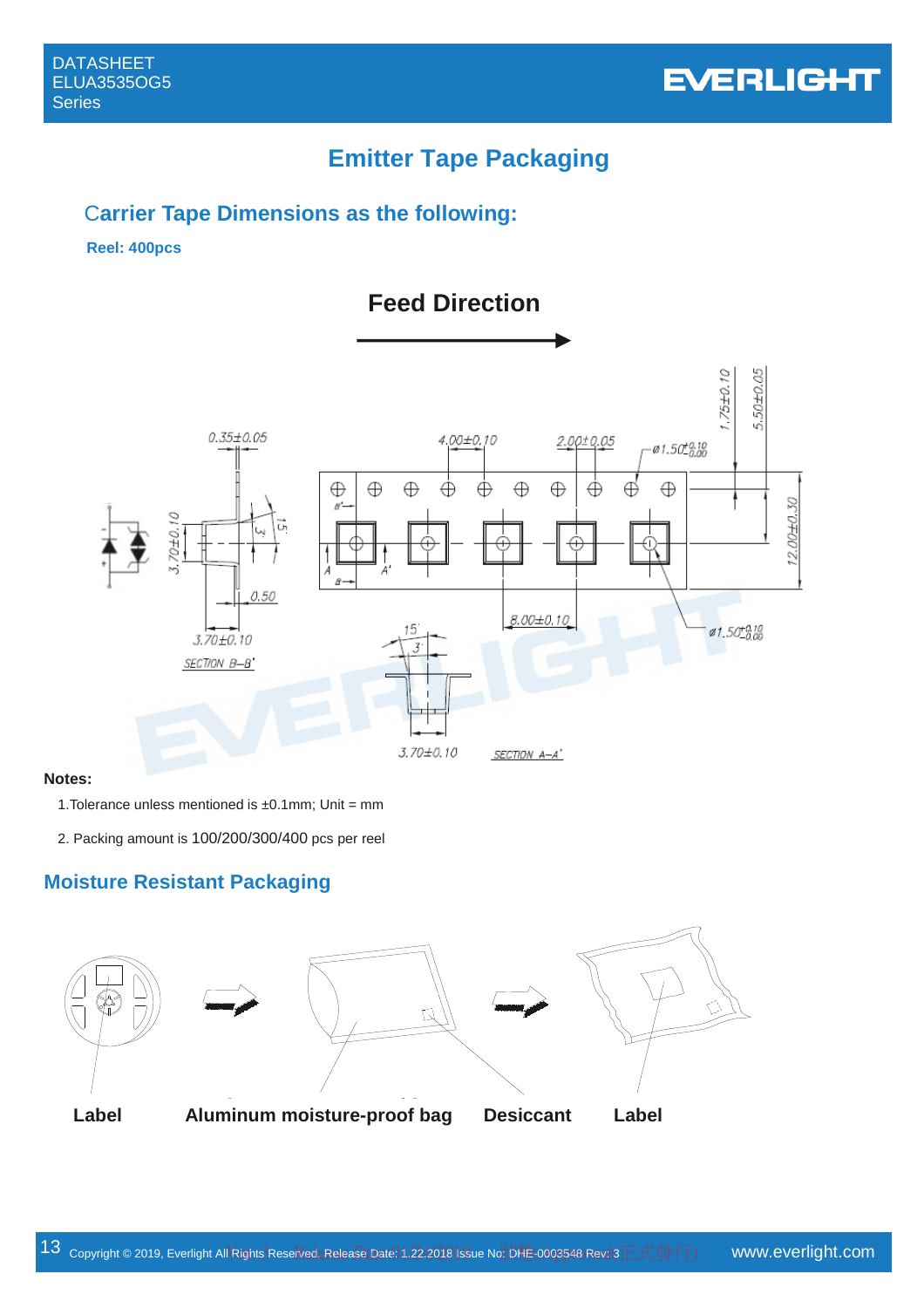

## **Emitter Reel Packaging**

## **Reel Dimensions**



#### **Notes:**

- 1. Dimensions are in millimeters.
- 2. Tolerances unless mentioned are ±0.1mm.

## **Product Labeling**

## **Label Explanation**

- CPN: Customer Specification (when required)
- P/N : Everlight Production Number
- QTY: Packing Quantity
- CAT: Luminous Flux (Brightness) Bin
- HUE: Color Bin
- REF: Forward Voltage Bin
- LOT No: Lot Number
- MADE IN TAIWAN: Production Place

| RoHS                                                  | <b>(Pb)EVERLIGHT</b>                                                                                                                                     | 5 |
|-------------------------------------------------------|----------------------------------------------------------------------------------------------------------------------------------------------------------|---|
|                                                       | CPN : XXXXXXXXXXXXXXXXXXX                                                                                                                                |   |
| P/N: XXXXXXXXXX                                       |                                                                                                                                                          |   |
|                                                       | LOT NO:Y150716XXX-XXXXXXXXXX-XXXXXXXXXX                                                                                                                  |   |
|                                                       | <u> A BANDARIA DE ANTIGA DE ANTIGA DE ANTIGA DE ANTIGA DE ANTIGA DE ANTIGA DE ANTIGA DE ANTIGA DE ANTIGA DE ANTIG</u><br>OTY: 0123456789 HUE: XXXXXXXXXX |   |
| <b>IN THE REAL PROPERTY AND IN</b><br>CAT: XXXXXXXXXX | REF : XXXXXXXXXX                                                                                                                                         |   |
|                                                       | <u> HENRI HENRI HENRI HENRI HENRI HENR</u><br>REFERENCE: BTPYYMMDDXXXXX                                                                                  |   |
| $MSL-X$                                               | MADE<br>IN.                                                                                                                                              |   |